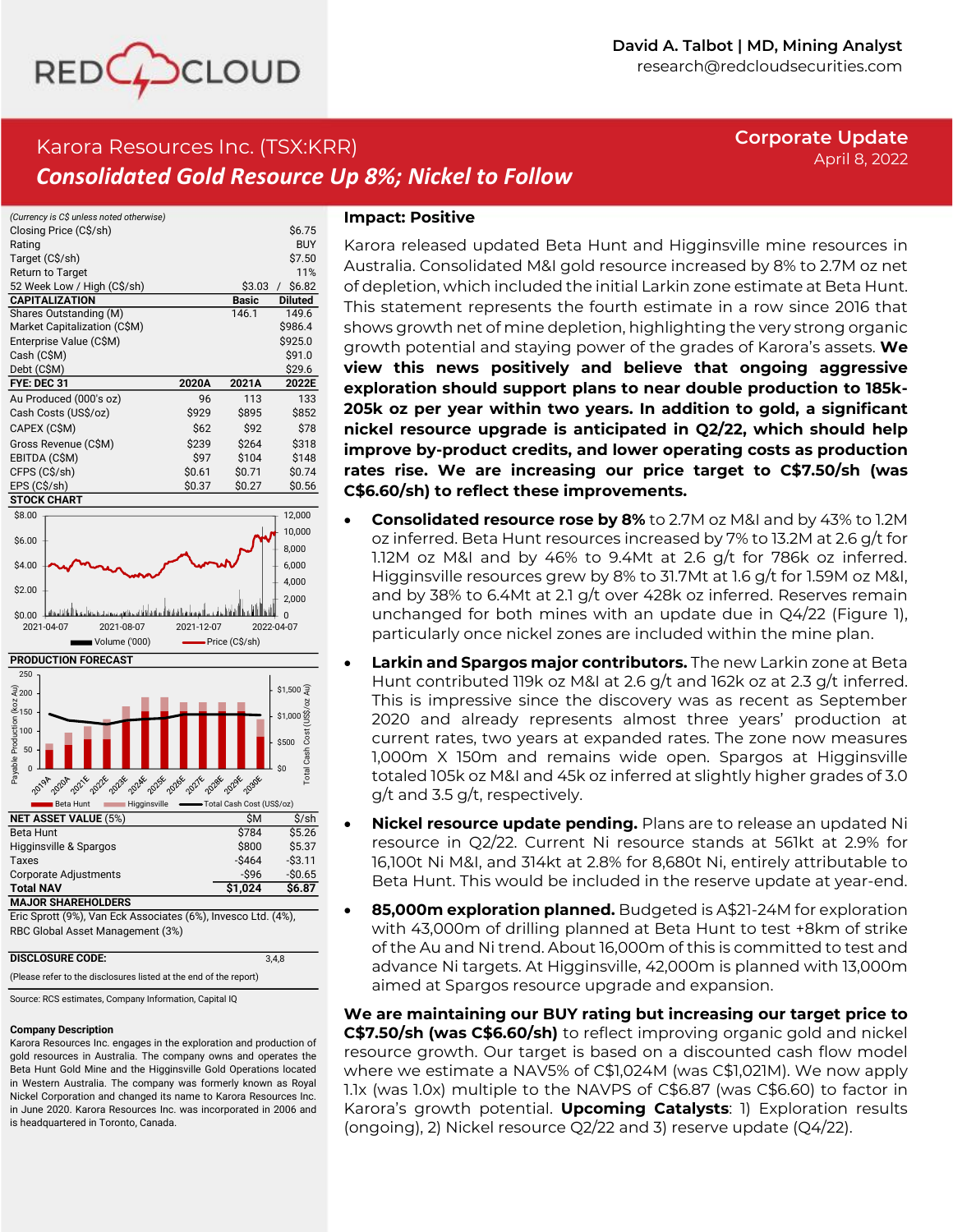

## **Figure 1: Comparison of Jan/22 and Sep/20 Au Resource**

| <b>Resource comparison of</b><br>old resource (Sep/20) & |         | <b>Measured</b> |            |         | <b>Indicated</b> |            | <b>Measured &amp; Indicated</b> |         |       | <b>Inferred</b> |                         |            | $M8I + I$ |         |            |
|----------------------------------------------------------|---------|-----------------|------------|---------|------------------|------------|---------------------------------|---------|-------|-----------------|-------------------------|------------|-----------|---------|------------|
| new resource (Jan/22)                                    | Kt      | g/t             | <b>Koz</b> | Kt      | q/t              | <b>Koz</b> | Kt                              | g/t     | Koz   | Kt              | $\mathbf{g}/\mathbf{t}$ | <b>Koz</b> | Kt        | g/t     | <b>Koz</b> |
| <b>Beta Hunt</b>                                         |         |                 |            |         |                  |            |                                 |         |       |                 |                         |            |           |         |            |
| Old resource                                             | 630     | 2.4             | 49         | 11.369  | 2.8              | 1.006      | 11.999                          | 2.7     | 1,055 | 6.146           | 2.7                     | 537        | 18.145    | 2.7     | 1.592      |
| New resource                                             | 628     | 2.3             | 46         | 12.583  | 2.7              | 1.079      | 13.210                          | 2.6     | 1.124 | 9.426           | 2.6                     | 786        | 22.636    | 2.6     | 1.910      |
| % Change                                                 | $-0.3%$ | $-4.2%$         | $-6.1%$    | 10.7%   | $-3.6%$          | 7.3%       | 10.1%                           | $-3.7%$ | 6.5%  | 53.4%           | $-3.7%$                 | 46.4%      | 24.8%     | $-3.7%$ | 20.0%      |
| Higginsville                                             |         |                 |            |         |                  |            |                                 |         |       |                 |                         |            |           |         |            |
| Old resource                                             | 13.362  | 1.4             | 604        | 16.633  | 1.6              | 862        | 29,994                          | 1.5     | 1.466 | 4.581           | 2.1                     | 310        | 34.575    | 1.6     | 1.776      |
| New resource                                             | 15.449  | 1.3             | 657        | 16.262  | 1.8              | 930        | 31.711                          | 1.6     | 1.587 | 6.372           | 2.1                     | 428        | 38.083    | 1.7     | 2,015      |
| % Change                                                 | 15.6%   | $-7.1%$         | 8.8%       | $-2.2%$ | 12.5%            | 7.9%       | 5.7%                            | 6.7%    | 8.3%  | 39.1%           | 0.0%                    | 38.1%      | 10.1%     | 6.6%    | 13.5%      |
| Total                                                    |         |                 |            |         |                  |            |                                 |         |       |                 |                         |            |           |         |            |
| Old resource                                             | 13.992  | 1.5             | 653        | 28,002  | 2.1              | 1.868      | 41.993                          | 1.9     | 2.521 | 10.727          | 2.5                     | 847        | 52,720    | 2.0     | 3.368      |
| New resource                                             | 16.077  | 1.5             | 703        | 28.845  | 2.1              | 2.009      | 44.921                          | 1.9     | 2.712 | 15.798          | 2.5                     | 1.214      | 60.719    | 2.1     | 3.926      |
| % Change                                                 | 14.9%   | 0.0%            | 7.7%       | 3.0%    | 0.0%             | 7.5%       | 7.0%                            | 0.0%    | 7.6%  | 47.3%           | 0.0%                    | 43.3%      | 15.2%     | 1.7%    | 16.6%      |

Source: Company Reports, RCSI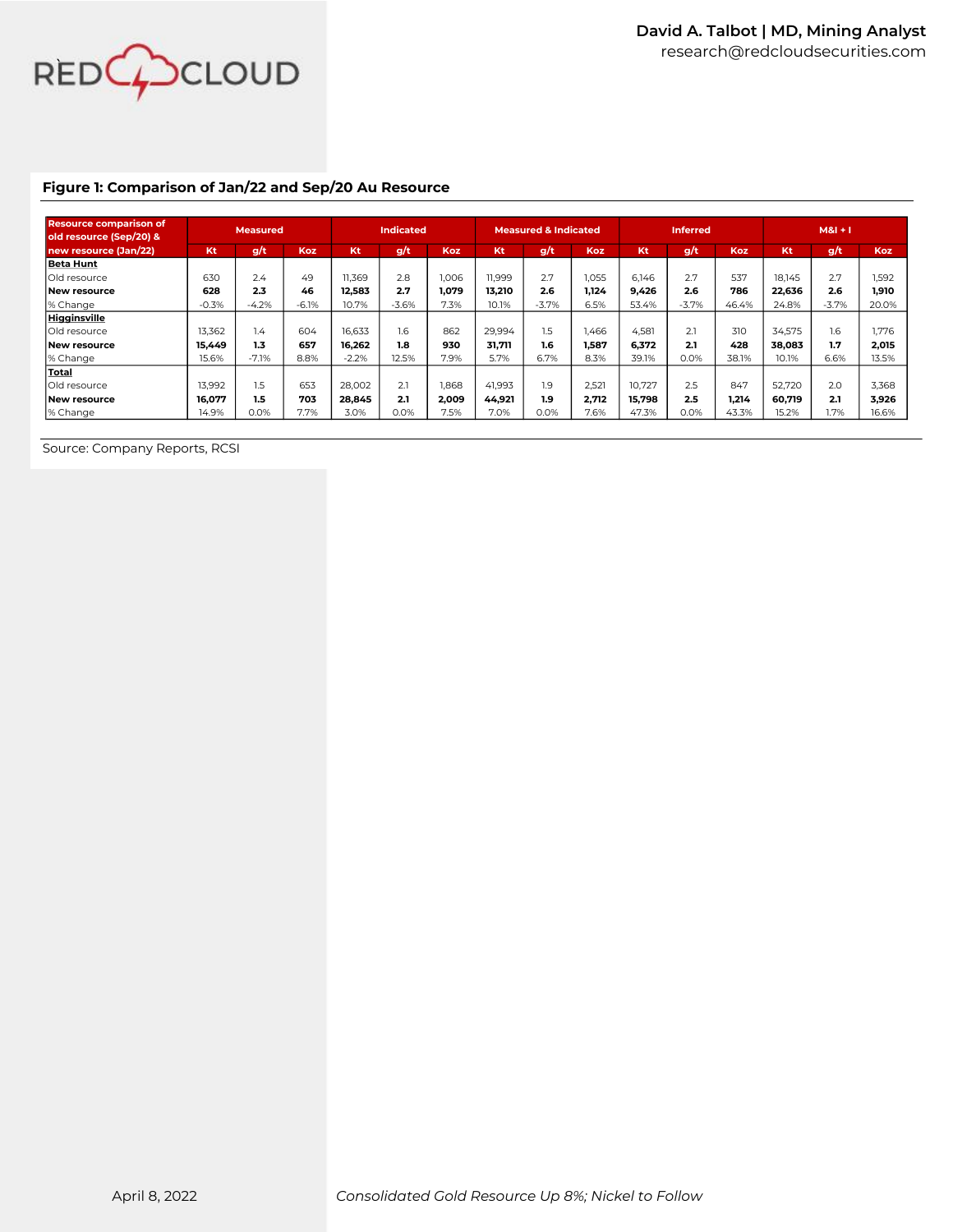

|                                                                                                                                                                                                                                                     |                    |                    |                    |                    |                    |                                                                                                           | <b>Financial and Operating Summary: Karora Resources</b>                            |                    |                    |                    |                    |                    |                                                              |
|-----------------------------------------------------------------------------------------------------------------------------------------------------------------------------------------------------------------------------------------------------|--------------------|--------------------|--------------------|--------------------|--------------------|-----------------------------------------------------------------------------------------------------------|-------------------------------------------------------------------------------------|--------------------|--------------------|--------------------|--------------------|--------------------|--------------------------------------------------------------|
| <b>FINANCIAL DATA</b>                                                                                                                                                                                                                               |                    |                    |                    |                    |                    |                                                                                                           | <b>STOCK CHART</b>                                                                  |                    |                    |                    |                    |                    |                                                              |
| <b>Ticker</b><br>Current Price (C\$/sh)<br>52 Week Low / High (C\$/sh)<br>Target (C\$/sh)<br><b>Shares Outstanding (M)</b><br><b>Market Capitalization (C\$M)</b><br>Cash & Cash Equivalents (C\$M)<br>Total Debt (C\$M)<br>Enterprise Value (C\$M) |                    |                    |                    |                    |                    | <b>TSX:KRR</b><br>C\$6.75<br>\$3.03 / \$6.82<br>\$7.50<br>146.1<br>\$986.4<br>\$91.0<br>\$29.6<br>\$925.0 | \$8.0<br>\$7.0<br>\$6.0<br>\$5.0<br>ලී<br>Price<br>\$4.0<br>\$3.0                   |                    |                    |                    |                    |                    | 12,000<br>10,000<br>8,000<br>Volume ('000)<br>6,000<br>4,000 |
| <b>FINANCIAL DATA</b><br><b>Capital Structure</b>                                                                                                                                                                                                   |                    |                    |                    |                    |                    | <b>Shares</b>                                                                                             | \$2.0<br>\$1.0                                                                      |                    |                    |                    |                    |                    | 2,000                                                        |
| Shares Outstanding                                                                                                                                                                                                                                  |                    |                    |                    |                    |                    | Millions<br>146.1                                                                                         | \$0.0<br>14-Jun-21<br>14-Feb-21                                                     |                    | 14-Oct-21          |                    | 14-Feb-22          |                    |                                                              |
| Options                                                                                                                                                                                                                                             |                    |                    |                    |                    |                    | 3.5                                                                                                       | <b>TECHNICAL ASSUMPTIONS</b>                                                        |                    |                    |                    |                    |                    |                                                              |
| Warrants                                                                                                                                                                                                                                            |                    |                    |                    |                    |                    | 0.0                                                                                                       |                                                                                     | 2019A              | 2020A              | 2021E              | 2022E              | 2023E              | 2024E                                                        |
| <b>Fully Diluted Shares</b>                                                                                                                                                                                                                         |                    |                    |                    |                    |                    | 149.6                                                                                                     | Gold Price (US\$/oz)<br>Silver Price (US\$/oz)                                      | \$1,396<br>\$16.21 | \$1,779<br>\$19.60 | \$1,800<br>\$25.84 | \$1,800<br>\$26.00 | \$1,900<br>\$28.00 | \$1,900<br>\$28.00                                           |
| Ownership                                                                                                                                                                                                                                           |                    |                    |                    |                    | Shares O/S (M)     | % O/S                                                                                                     | Canadian: US\$ exchange rate                                                        | \$0.75             | \$0.75             | \$0.79             | \$0.75             | \$0.75             | \$0.75                                                       |
| Eric Sprott                                                                                                                                                                                                                                         |                    |                    |                    |                    | 13.2               | 9%                                                                                                        | <b>RESOURCE EST. (M&amp;I+I)</b>                                                    | <b>Tonnes (Mt)</b> |                    | AuEq $(g/t)$       |                    | AuEq (koz)         |                                                              |
| Van Eck Associates                                                                                                                                                                                                                                  |                    |                    |                    |                    | 8.8                | 6%                                                                                                        | Beta Hunt                                                                           | 22.6               |                    | 2.6                |                    | 1,910              |                                                              |
| Invesco Ltd.<br>Stabilitas GmbH                                                                                                                                                                                                                     |                    |                    |                    |                    | 5.8<br>4.4         | 4%<br>3%                                                                                                  | Higginsville<br>Global Resource                                                     | 38.1<br>60.7       |                    | 1.7<br>2.0         |                    | 2,015<br>3,925     |                                                              |
| RBC Global Asset Management                                                                                                                                                                                                                         |                    |                    |                    |                    | 4.4                | 3%                                                                                                        | <b>RESERVE ESTIMATE</b>                                                             | <b>Tonnes</b> (Mt) |                    | AuEq (g/t)         |                    | AuEq (koz)         |                                                              |
| Management                                                                                                                                                                                                                                          |                    |                    |                    |                    | 2.9                | 2%                                                                                                        | Beta Hunt                                                                           | 3.4                |                    | 2.8                |                    | 306                |                                                              |
| <b>Financial Summary (C\$)</b>                                                                                                                                                                                                                      |                    |                    |                    |                    |                    |                                                                                                           | Higginsville                                                                        | 5.9                |                    | 1.9                |                    | 367                |                                                              |
| Year-end December 31                                                                                                                                                                                                                                | 2019A              | 2020A              | 2021A              | 2022E              | 2023E              | 2024E                                                                                                     | <b>Global Reserves</b>                                                              | 9.3                |                    | 2.2                |                    | 673                |                                                              |
| Shares O/S (M)                                                                                                                                                                                                                                      | 135.1              | 139.8              | 146.1              | 146.3              | 146.3              | 146.3                                                                                                     | <b>Beta Hunt (RCS Model)</b>                                                        | 10.3               |                    | 2.8                |                    | 910                |                                                              |
| EBITDA (C\$M)<br>FCF (CFO+CFI) (C\$M)                                                                                                                                                                                                               | \$25<br>$-$ \$32.0 | \$97<br>\$29.4     | \$104<br>\$14.5    | \$148<br>\$30.7    | \$192<br>\$61.6    | \$215<br>\$95.1                                                                                           | <b>Higginsville (RCS Model)</b><br><b>EV/EBITDA VALUATION</b>                       | 20.3               |                    | 1.8                |                    | 1,155              |                                                              |
| EPS (C\$/sh)                                                                                                                                                                                                                                        | $-$0.06$           | \$0.37             | \$0.27             | \$0.56             | \$0.72             | \$0.76                                                                                                    | Year                                                                                | EBITDA (C\$M)      |                    | Multiple           |                    | Valuation (C\$/sh) |                                                              |
| CFPS (C\$/sh)                                                                                                                                                                                                                                       | \$0.08             | \$0.61             | \$0.71             | \$0.74             | \$0.98             | \$1.12                                                                                                    | 2019 EV/EBITDA                                                                      | \$24.6             |                    | 6.0x               |                    | \$1.44             |                                                              |
| EV/EBITDA                                                                                                                                                                                                                                           | 37.6x              | 9.5x               | 8.9x               | 6.2x               | 4.8x               | 4.3x                                                                                                      | 2020 EV/EBITDA                                                                      | \$97.4             |                    | 6.0x               |                    | \$4.37             |                                                              |
| P/CFPS                                                                                                                                                                                                                                              | 88.2x              | $11.1\times$       | 9.5x               | 9.1x               | 6.9x               | 6.1x                                                                                                      | <b>Iyr FWD NTM EV/EBITDA</b>                                                        | \$192.1            |                    | 6.0x               |                    | \$8.19             |                                                              |
| Income Statement (C\$M)                                                                                                                                                                                                                             |                    |                    |                    |                    |                    |                                                                                                           | 2021 EV/EBITDA                                                                      | \$104.3            |                    | 6.0x               |                    | \$4.65             |                                                              |
| Revenue                                                                                                                                                                                                                                             | \$128.0<br>\$88.6  | \$239.1<br>\$125.7 | \$264.2<br>\$138.3 | \$318.0<br>\$156.9 | \$421.1<br>\$212.2 | \$483.4<br>\$248.9                                                                                        | 2022 EV/EBITDA<br><b>NET ASSET VALUE</b>                                            | \$148.4            |                    | 6.0x               |                    | \$6.20             |                                                              |
| Operating Expenses<br>Depreciation                                                                                                                                                                                                                  | \$9.3              | \$23.7             | \$29.3             | \$27.2             | \$37.7             | \$51.3                                                                                                    |                                                                                     |                    |                    |                    | Discount Rate      | (C\$M)             | (C\$/Sh)                                                     |
| General & Admin                                                                                                                                                                                                                                     | \$14.8             | \$16.0             | \$21.5             | \$12.7             | \$16.8             | \$19.3                                                                                                    | Beta Hunt - Au (100%), Australia                                                    |                    |                    |                    | 5%                 | 784<br>\$          | 5.26<br>\$                                                   |
| Net Income                                                                                                                                                                                                                                          | $-57.7$            | \$52.0             | \$40.2             | \$81.6             | \$105.9            | \$111.8                                                                                                   | Higginsville - Au (100%), Australia                                                 |                    |                    |                    | 5%                 | \$<br>800          | \$<br>5.37                                                   |
| <b>Balance Sheet (C\$M)</b>                                                                                                                                                                                                                         |                    |                    |                    |                    |                    |                                                                                                           | Taxes                                                                               |                    |                    |                    | 5%                 | \$<br>(464)        | \$<br>(3.11)                                                 |
| Cash & Equivalents                                                                                                                                                                                                                                  | \$9.9              | \$12.4             | \$4.3              | $-$ \$24.5         | \$17.1             | \$24.0                                                                                                    | Other Assets                                                                        |                    |                    |                    | in-situ            | \$                 | \$                                                           |
| Debt<br>Cash Flow (C\$M)                                                                                                                                                                                                                            | \$5.8              | \$3.0              | \$13.8             | \$13.8             | \$13.8             | \$13.8                                                                                                    | Corporate Adjustments<br><b>Total NAV</b>                                           |                    |                    |                    | 5%                 | \$<br>\$1,024      | $(96)$ \$ $(0.65)$<br>\$6.87                                 |
| Operating CF                                                                                                                                                                                                                                        | \$15.2             | \$91.1             | \$106.5            | \$108.7            | \$143.6            | \$163.1                                                                                                   | <b>COMPARABLES</b>                                                                  |                    |                    |                    |                    |                    |                                                              |
| <b>Financing CF</b>                                                                                                                                                                                                                                 | \$65.3             | \$14.6             | \$0.0              | $-$32.0$           | \$0.0              | \$0.0                                                                                                     |                                                                                     |                    | Price              | EV/EBITDA          |                    |                    |                                                              |
| Investing CF                                                                                                                                                                                                                                        | -\$47.2            | -\$61.7            | -\$92.0            | $-$78.0$           | $-$ \$82.0         | $-$ \$68.0                                                                                                | Company                                                                             | Ticker             | C\$                | FY2021E FY2022E    |                    | P/NAV              |                                                              |
| Change in Cash                                                                                                                                                                                                                                      | \$33.3             | \$45.0             | \$11.3             | $-$1.3$            | \$61.6             | \$95.1                                                                                                    | Superior Gold Inc.                                                                  | TSXV:SGI           | \$1.02             | 3.6x               | 3.0x               | 0.56x              |                                                              |
| <b>PRODUCTION PROFILE</b>                                                                                                                                                                                                                           |                    |                    |                    |                    |                    |                                                                                                           | Dacian Gold Limited<br>Resolute Mining Limited                                      | ASX:DCN<br>ASX:RSG | \$0.25<br>\$0.30   | 3.2x<br>3.3x       | 5.6x               | <b>NA</b><br>0.34x |                                                              |
|                                                                                                                                                                                                                                                     |                    |                    |                    |                    |                    |                                                                                                           | Wesdome Gold Mines Ltd.                                                             | TSX:WDO            | \$14.64            | 15.3x              | 2.4x<br>8.6x       | 1.33x              |                                                              |
| 250                                                                                                                                                                                                                                                 |                    |                    |                    |                    |                    | \$1,800<br>\$1,600 $\frac{1}{3}$                                                                          | Silver Lake Resources Limited ASX:SLR                                               |                    | \$1.92             | 6.0x               | 5.7x               | 1.10x              |                                                              |
| 200                                                                                                                                                                                                                                                 |                    |                    |                    |                    |                    | \$1,400                                                                                                   | Ramelius Resources Limited ASX:RMS                                                  |                    | \$1.30             | 3.3x               | 3.6x               | 0.83x              |                                                              |
|                                                                                                                                                                                                                                                     |                    |                    |                    |                    |                    | (US\$/oz<br>\$1,200                                                                                       | Mandalay Resources Corporal TSX:MND                                                 |                    | \$3.54             | 2.3x               | 0.0x               | 0.80x              |                                                              |
| 150                                                                                                                                                                                                                                                 |                    |                    |                    |                    |                    | \$1,000                                                                                                   | Gold Road Resources Limited ASX:GOR                                                 |                    | \$1.47             | $11.1\times$       | 6.8x               | 0.88x              |                                                              |
|                                                                                                                                                                                                                                                     |                    |                    |                    |                    |                    | Cost<br>\$800                                                                                             | Average<br>Karora Resources Inc.                                                    | <b>TSX:KRR</b>     | \$6.75             | 6.0x<br>8.9x       | 4.5x<br>6.2x       | 0.83x<br>0.98x     |                                                              |
| Payable Production (koz Au)<br>100<br>50<br>$\Omega$                                                                                                                                                                                                |                    |                    |                    |                    |                    | Cash<br>\$600<br><b>Total</b><br>\$400<br>\$200<br>\$0                                                    | <b>EBITDA (2020E) SENSITIVITIES</b><br>\$225.00<br>\$200.00<br>\$175.00<br>\$150.00 |                    |                    |                    |                    |                    |                                                              |
| 2021年<br>2022年<br>2020年                                                                                                                                                                                                                             | 2023E              | 20258<br>2024E     | 2026&<br>20274     | 2028年<br>2029&     | 2030E              |                                                                                                           | \$125.00<br>\$100.00<br>\$75.00<br>\$50.00<br>\$25.00                               |                    |                    |                    |                    |                    |                                                              |

Priced as of market close on April 7, 2022. Source: RCS Estimates, Company Reports, Capital IQ, S&P Global Market Intelligence

Beta Hunt Higginsville Total Cash Cost (US\$/oz) \$0.00

 $\blacksquare$ 

April 8, 2022 *Consolidated Gold Resource Up 8%; Nickel to Follow*

-25% -20% -15% -10% -5% 0% 5% 10% 15% 20% 25% Gold Price **Conduct Communist Conduct Conduct** Conduct Price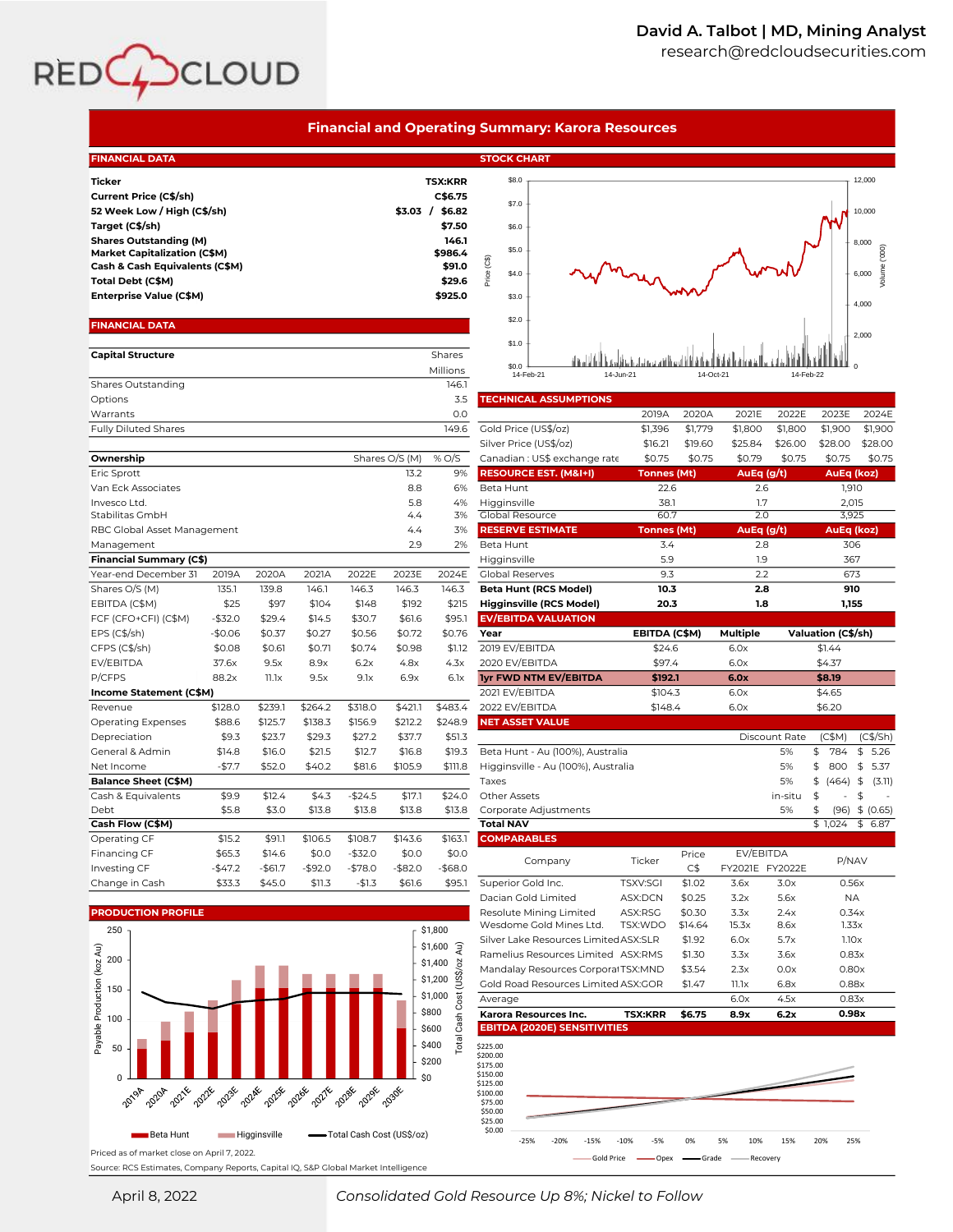

### **David A. Talbot | MD, Mining Analyst Alina Islam | Senior Research Associate Daniel Kozielewicz | Research Associate Shikhar Sarpal | Research Associate**

### **Red Cloud Securities Inc.**

120 Adelaide Street West, Suite 1400 Toronto ON, M5H 1P9 [research@redcloudsecurities.com](mailto:research@redcloudsecurities.com) [www.redcloudfs.com/research-home/](http://www.redcloudfs.com/research-home/)

# Disclosure Statement

Updated April 7, 2022

|            | <b>Recommendation / Target Change</b> |               | Red Cloud Securities has this percentage of its |     |
|------------|---------------------------------------|---------------|-------------------------------------------------|-----|
|            |                                       |               | universe assigned as the following:             |     |
| Date       | Rating                                | <b>Target</b> | <b>Status</b>                                   | %   |
| 2021-01-20 | <b>BUY</b>                            | 8.50          | <b>BUY</b>                                      | 74% |
| 2021-02-09 | <b>BUY</b>                            | 8.50          | BUY (S)                                         | 22% |
| 2021-03-02 | <b>BUY</b>                            | 8.50          | <b>HOLD</b>                                     | O%  |
| 2021-03-08 | <b>BUY</b>                            | 8.50          | SELL/Tender                                     | O%  |
| 2021-03-22 | <b>BUY</b>                            | 9.00          | <b>NA</b>                                       | 2%  |
| 2021-04-07 | <b>BUY</b>                            | 9.00          | <b>Under Review</b>                             | 1%  |
| 2021-05-10 | <b>BUY</b>                            | 9.00          |                                                 |     |
| 2021-06-29 | <b>BUY</b>                            | 9.00          |                                                 |     |
| 2021-08-10 | <b>BUY</b>                            | 9.00          |                                                 |     |
| 2021-10-12 | <b>BUY</b>                            | 9.00          |                                                 |     |
| 2021-10-13 | <b>BUY</b>                            | 7.70          |                                                 |     |
| 2021-10-20 | <b>BUY</b>                            | 7.70          |                                                 |     |
| 2021-11-09 | <b>BUY</b>                            | 7.25          |                                                 |     |
| 2022-02-15 | <b>BUY</b>                            | 6.60          |                                                 |     |
| 2022-02-24 | <b>BUY</b>                            | 6.60          |                                                 |     |
| 2022-03-04 | <b>BUY</b>                            | 6.60          |                                                 |     |

### Disclosure Requirement

Red Cloud Securities Inc. is registered as an Investment Dealer in all Canadian provinces and territories, and is a member of the Investment Industry Organization of Canada (IIROC). Part of Red Cloud Securities Inc.'s business is to connect mining companies with suitable investors. Red Cloud Securities Inc., its affiliates and their respective officers, directors, representatives, researchers and members of their families may hold positions in the companies mentioned in this document and may buy and/or sell their securities. Additionally, Red Cloud Securities Inc. may have provided in the past, and may provide in the future, certain advisory or corporate finance services and receive financial and other incentives from issuers as consideration for the provision of such services.

Red Cloud Securities Inc. has prepared this document for general information purposes only. This document should not be considered a solicitation to purchase or sell securities or a recommendation to buy or sell securities. The information provided has been derived from sources believed to be accurate but cannot be guaranteed. This document does not take into account the particular investment objectives, financial situations, or needs of individual recipients and other issues (e.g. prohibitions to investments due to law, jurisdiction issues, etc.) which may exist for certain persons. Recipients should rely on their own investigations and take their own professional advice before investment. Red Cloud Securities Inc. will not treat recipients of this document as clients by virtue of having viewed this document.

Red Cloud Securities Inc. takes no responsibility for any errors or omissions contained herein, and accepts no legal responsibility for any errors or omissions contained herein, and accepts no legal responsibility from any losses resulting from investment decisions based on the content of this report.

#### Company Specific Disclosure Details

| Company Name            | Ticker Symbol   Disclosures |       |
|-------------------------|-----------------------------|-------|
| l Karora Resources Inc. | TSX:KRR                     | 3.4.8 |